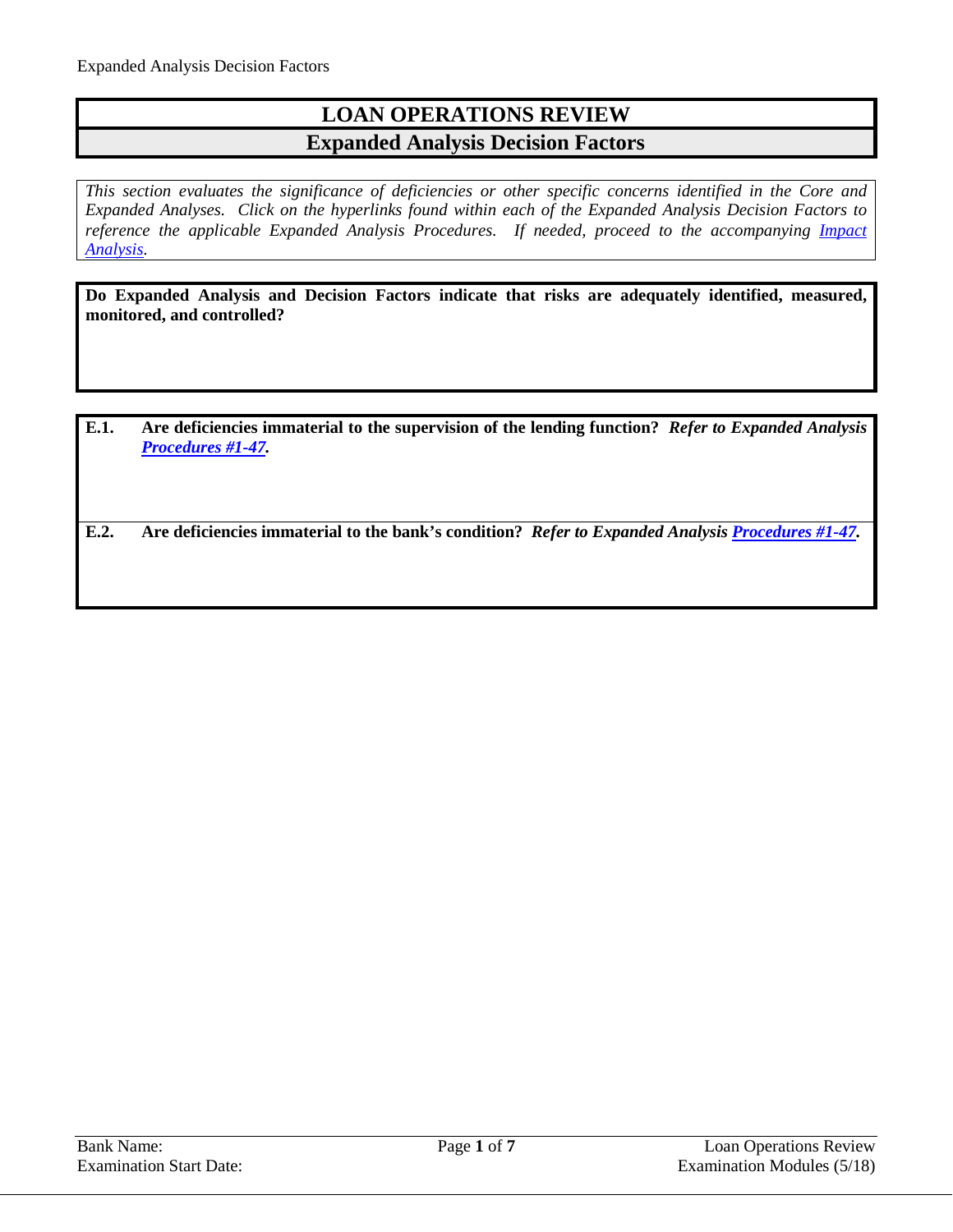# **LOAN OPERATIONS REVIEW Expanded Analysis Procedures**

*Generally, procedures used in the Expanded Analysis should target concerns identified in the Core Analysis and Decision Factors. The flexible procedures specified for the Core Analysis also apply to the Expanded Analysis.*

### <span id="page-1-0"></span>**Policy Considerations**

- **1. Investigate why the lending and loan review policy or procedure deficiencies identified in the Core Analysis exist. Discuss with management its response to examiner recommendations. Possible reasons for policy deficiencies may include the following:**
	- **Management overlooked these issues,**
	- **Management is unfamiliar with prudent loan and loan-review guidelines and procedures, or**
	- **Management is unwilling to create or enhance policies and procedures.**
- **2. If poor compliance with policies and procedures exist, determine the reasons. Possible reasons are detailed below:**
	- **Poor internal communication of policy and procedures or subsequent revisions,**
	- **Lack of awareness of policy existence,**
	- **Disregard for established policies, and**
	- **Misunderstanding of policy or procedures.**
- **3. Determine whether management commits to and supports proper controls and monitoring to ensure policy and procedures are followed in the future. Determine whether proposed controls, if any, are reasonable.**

**Internal Controls**

**4. Determine the underlying cause of internal control deficiencies identified within the Core Analysis section.**

**5. If internal loan reconcilements are inadequate, perform loan account reconcilements.**

**6. Determine whether management gives proper attention to out-of-balance conditions regardless of the amount.**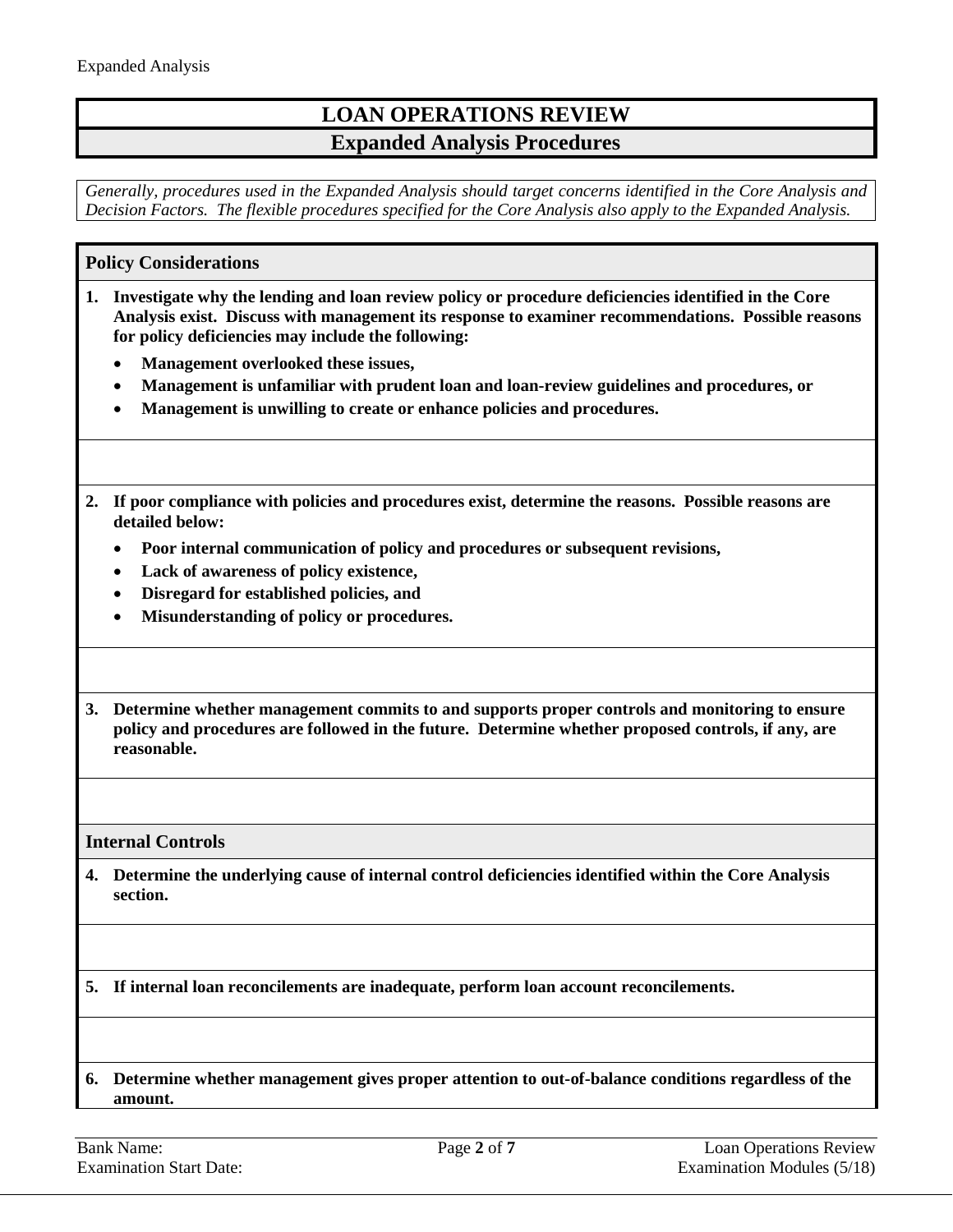- **7. Evaluate the ability of loan records to provide satisfactory audit trails that allow for the tracing of transactions from initiation to disposition.**
- **8. Consider tracing loan proceeds for a sample of loans including large and unusual credits and ascertain the adequacy of the disbursement controls.**
- **9. Determine whether loan terms and other information on new loans are checked for accuracy and verified against loan trial reports.**

**10. Determine that two employees are required to effect a status change in a customer account record.**

- **11. Determine whether source documents supporting loan modifications are supported by proper authorizations.**
- **12. Determine whether supervisory overrides or approvals are required to perform the following, or similar, functions:**
	- **Processing payments on loans and leases in the process of foreclosure or other legal action, and**
	- **Waiving late charges or other penalties.**

**13. Determine whether loan officers are prohibited from processing loan payments.**

**14. Determine whether the employees who receive or release collateral to borrowers are different from those who post related entries to the collateral register and general ledger. In addition, determine whether appropriate records are maintained.**

**15. Determine whether collateral receipts exist and identify each item retained by the bank.**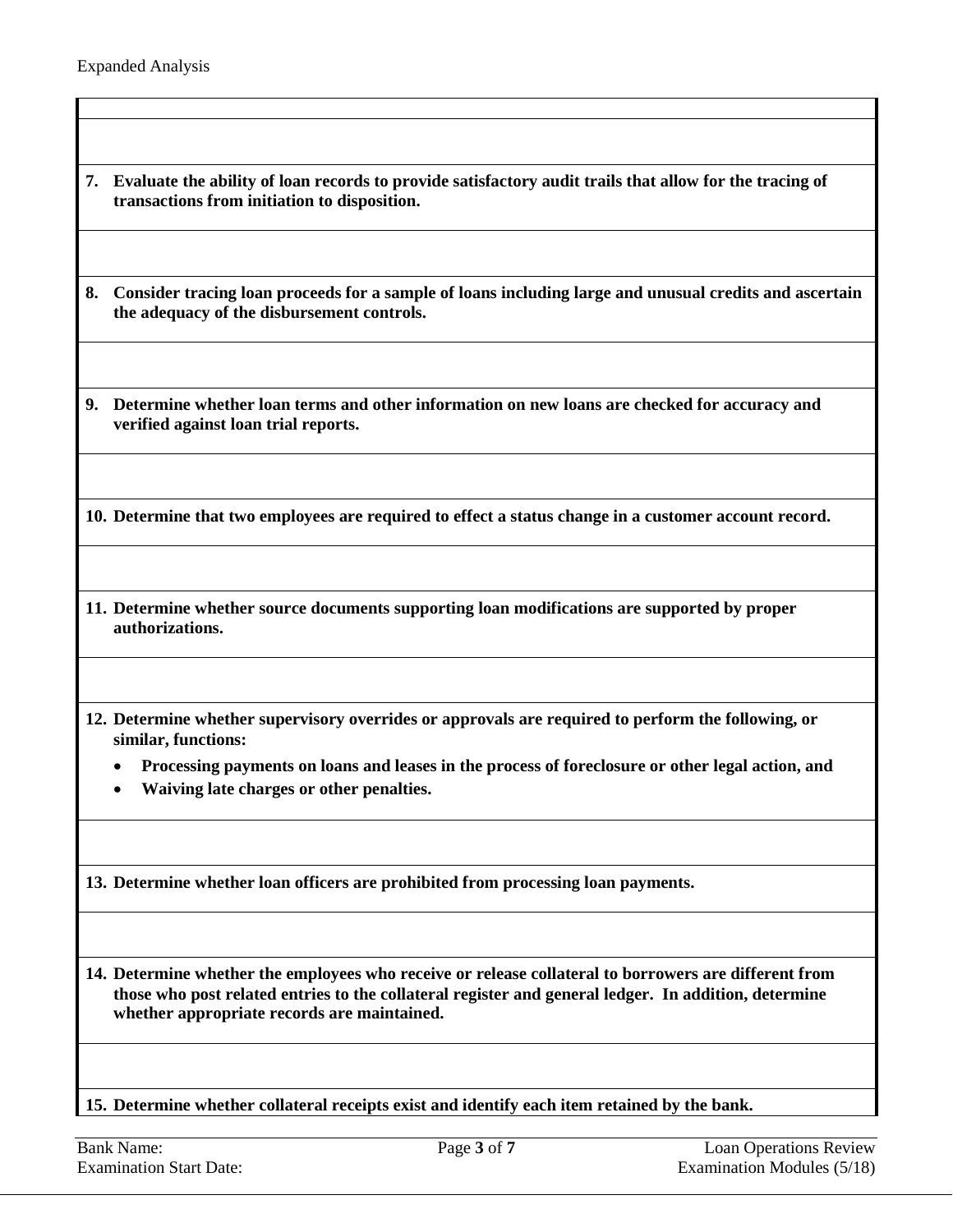**16. Determine whether negotiable collateral is under dual control.**

**17. Determine whether discount, interest, commission, and fee computations are compared or tested to initial records by employees who cannot originate entries.**

**18. Determine the extent of collateral attachment problems.**

**19. Determine whether the financial institution is identified as a loss payee on the collateral insurance coverages.**

**20. Determine whether tickler systems for insurance, taxes, and collateral filings are adequate.**

**21. Determine whether officers and employees are strictly prohibited from holding blank signed notes in anticipation of future borrowings.**

**22. Determine whether paid notes are canceled and promptly returned to customers.**

**23. Determine whether charged-off notes are adequately segregated, controlled, and verified.**

**24. Determine whether loan charge-offs are approved and reported to the board or appropriate committee.**

**25. Determine whether the record of charged-off loans is maintained by a person other than the one who has custody of the notes or receives payments.**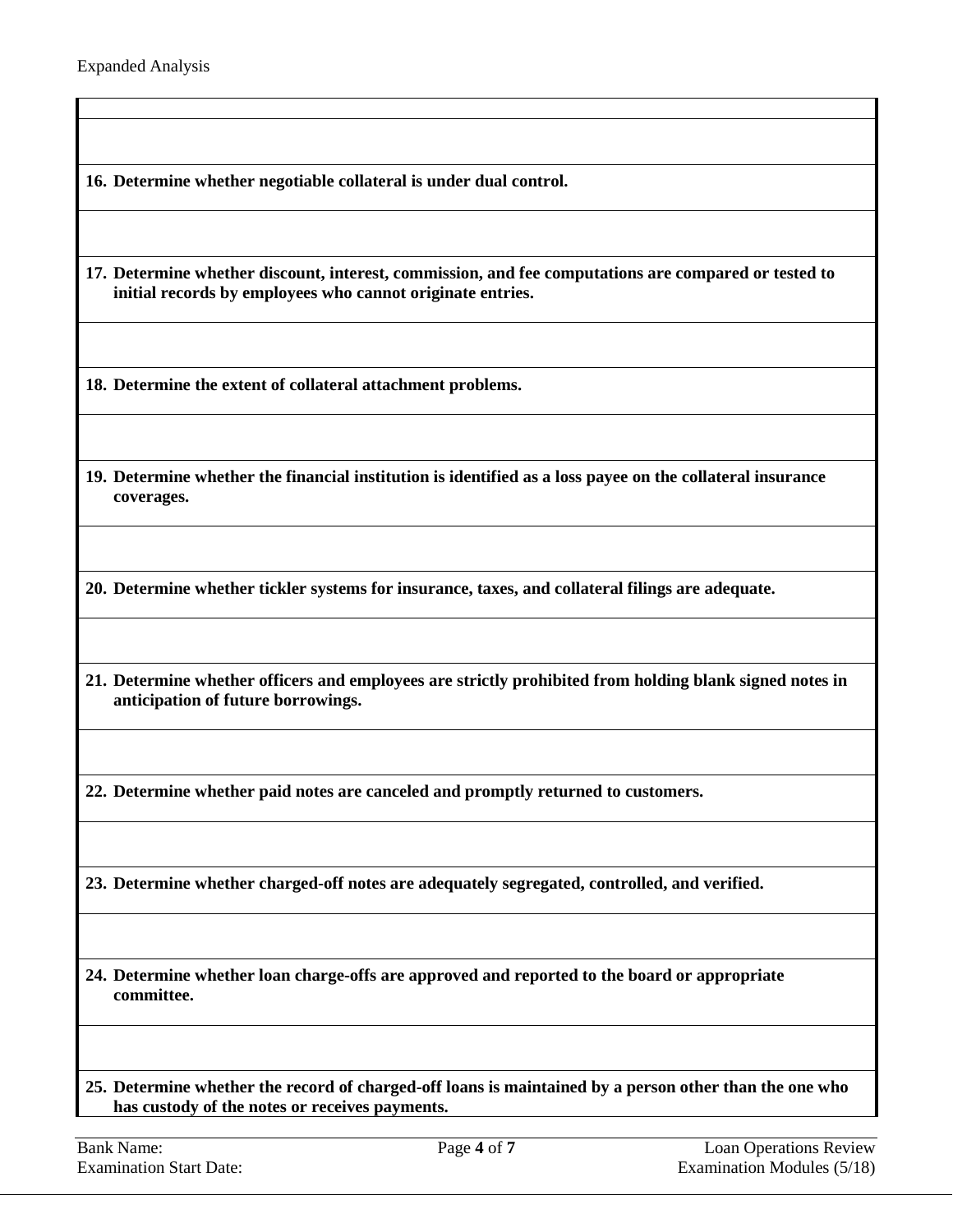- **26. Determine whether subsidiary payment records and files for serviced loans are adequately segregated and identifiable.**
- **27. Review situations where loans are purchased and sold between institutions and evaluate the appropriateness of reciprocal arrangements.**

**Audit or Independent Review**

**28. Research the inaccuracies or inadequacies cited in audit or independent review findings to determine the underlying cause.**

**Information and Communication Systems**

**29. Research the inaccuracies or inadequacies in the loan reporting systems to determine the underlying cause.**

**30. Determine the appropriate distribution of reports to operating management.**

**31. Determine whether any of the inaccuracies cited above compromise executive management's planning efforts and negatively impact the overall effectiveness of implementing strategic initiatives.**

#### **Credit Administration**

**32. If credits are funded that exceed established lending limits, determine why approval procedures were not followed.**

**33. Assess management's plan for addressing staffing weaknesses.**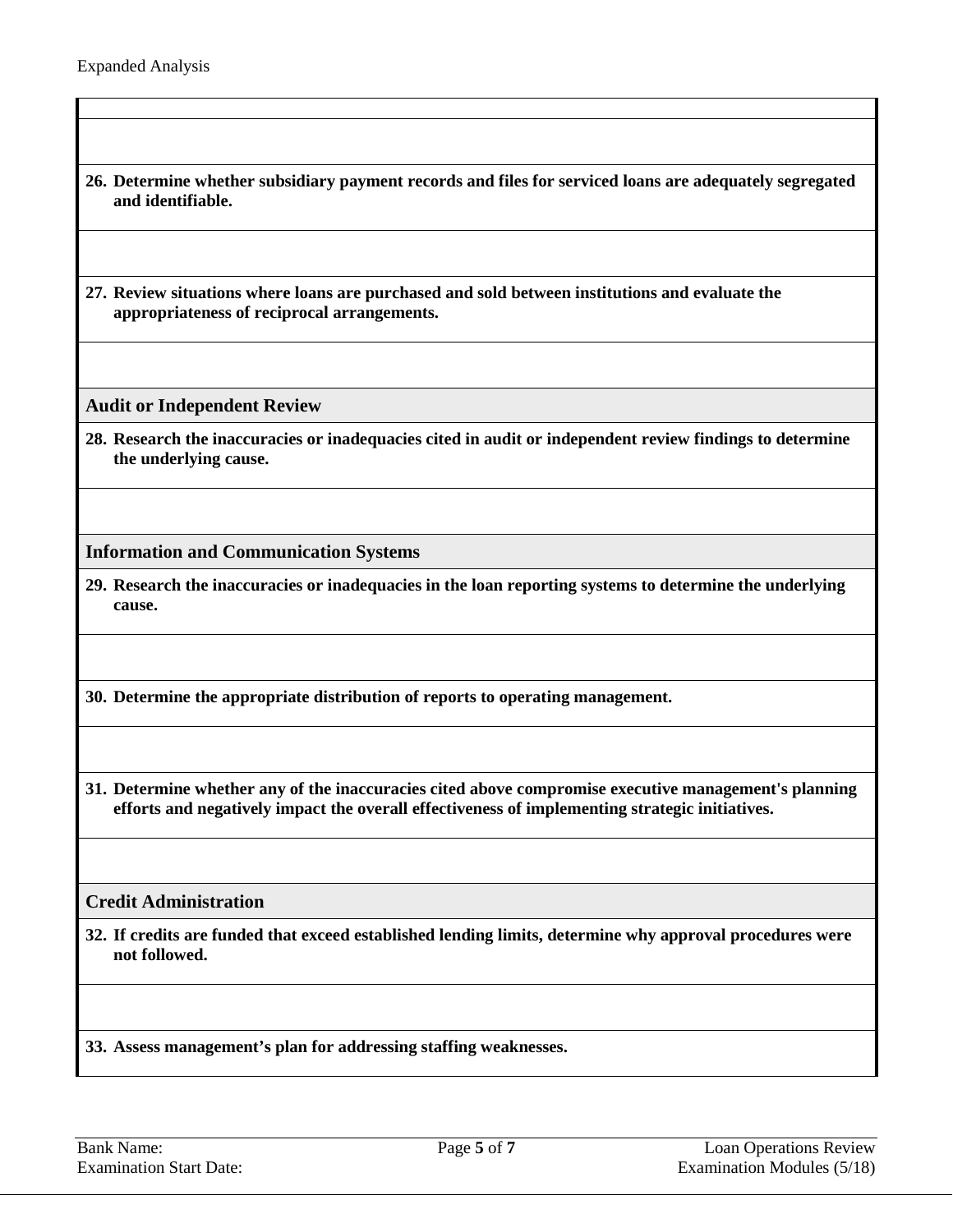- **34. Determine why collection and workout procedures are ineffective. Reasons for ineffective workout strategies and resolution of problem loans may include the following:**
	- **Inadequate or slow recognition of problem loans,**
	- **Insufficient or inexperienced workout staff, and**
	- **Management's reluctance to address problem loans and implement corrective action.**

### **Managerial Effectiveness**

- **35. Determine the cause of any violations or non-compliance with internal policies and identify the responsible party or parties. Consider the following items:**
	- **Lack of familiarity with laws or regulations,**
	- **Negligence,**
	- **Misinterpretation, and**
	- **Willful disregard or noncompliance.**

**36. Determine why management has not addressed and corrected deficiencies cited by internal/external auditors, loan reviewers, and regulatory agencies.**

**End of Expanded Analysis.**